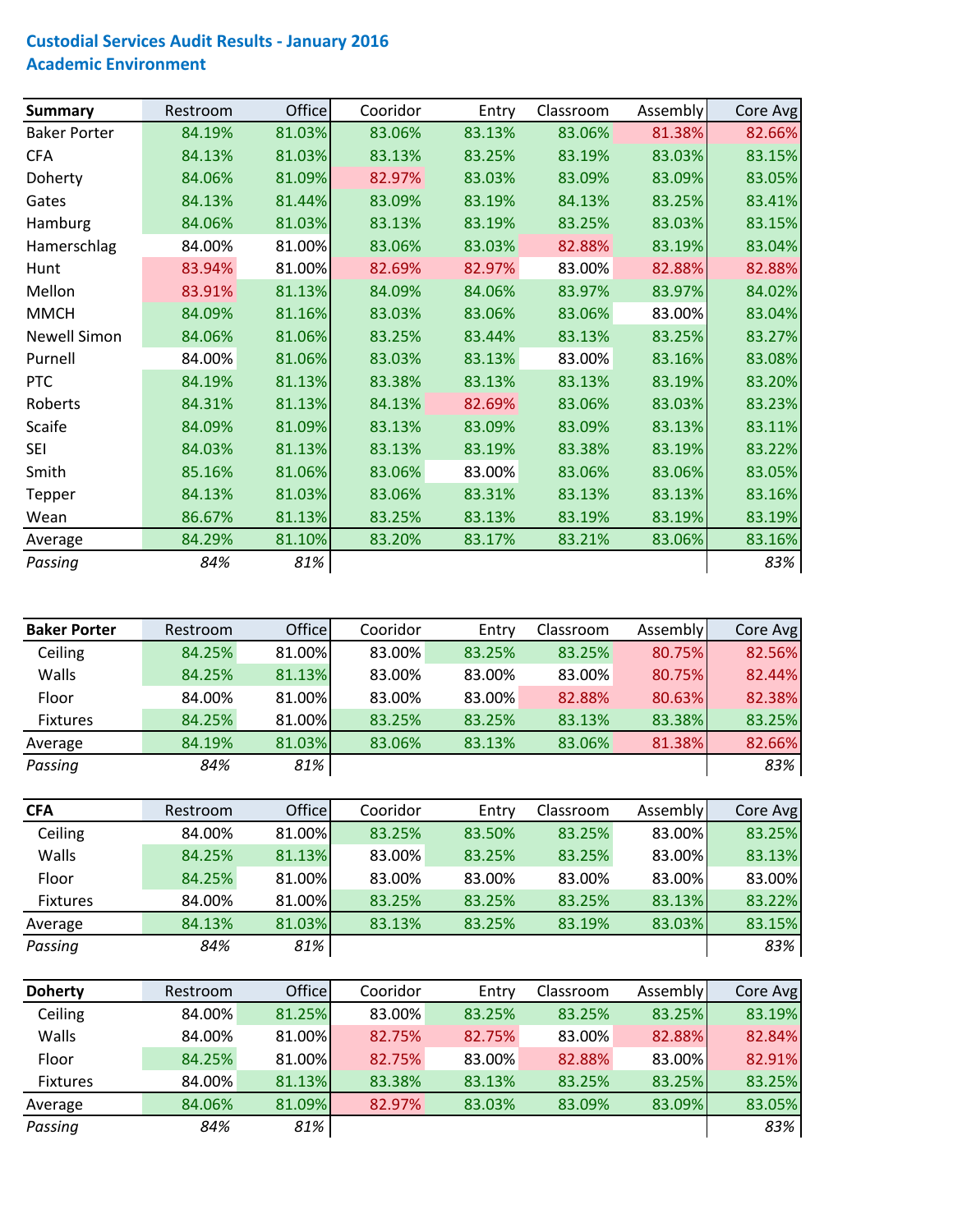| Gates               | Restroom | Office | Cooridor | Entry  | Classroom | Assembly | Core Avg |
|---------------------|----------|--------|----------|--------|-----------|----------|----------|
| Ceiling             | 84.25%   | 81.50% | 83.25%   | 83.00% | 84.00%    | 83.25%   | 83.38%   |
| Walls               | 84.25%   | 81.50% | 82.75%   | 83.00% | 84.00%    | 83.00%   | 83.19%   |
| Floor               | 84.00%   | 81.25% | 83.13%   | 83.25% | 84.25%    | 83.25%   | 83.47%   |
| <b>Fixtures</b>     | 84.00%   | 81.50% | 83.25%   | 83.50% | 84.25%    | 83.50%   | 83.63%   |
| Average             | 84.13%   | 81.44% | 83.09%   | 83.19% | 84.13%    | 83.25%   | 83.41%   |
| Passing             | 84%      | 81%    |          |        |           |          | 83%      |
|                     |          |        |          |        |           |          |          |
| <b>Hamburg</b>      | Restroom | Office | Cooridor | Entry  | Classroom | Assembly | Core Avg |
| Ceiling             | 84.38%   | 81.00% | 83.25%   | 83.25% | 83.50%    | 83.00%   | 83.25%   |
| Walls               | 83.75%   | 81.00% | 82.88%   | 83.00% | 83.25%    | 83.00%   | 83.03%   |
| Floor               | 84.13%   | 81.00% | 83.13%   | 83.25% | 83.25%    | 83.00%   | 83.16%   |
| Fixtures            | 84.00%   | 81.13% | 83.25%   | 83.25% | 83.00%    | 83.13%   | 83.16%   |
| Average             | 84.06%   | 81.03% | 83.13%   | 83.19% | 83.25%    | 83.03%   | 83.15%   |
| Passing             | 84%      | 81%    |          |        |           |          | 83%      |
| Hamerschlag         | Restroom | Office | Cooridor | Entry  | Classroom | Assembly | Core Avg |
| Ceiling             | 84.00%   | 81.00% | 83.00%   | 83.00% | 83.00%    | 83.25%   | 83.06%   |
| Walls               | 83.75%   | 80.75% | 82.88%   | 83.00% | 83.00%    | 83.25%   | 83.03%   |
| Floor               | 84.00%   | 81.13% | 83.25%   | 83.00% | 82.75%    | 83.00%   | 83.00%   |
| Fixtures            | 84.25%   | 81.13% | 83.13%   | 83.13% | 82.75%    | 83.25%   | 83.06%   |
| Average             | 84.00%   | 81.00% | 83.06%   | 83.03% | 82.88%    | 83.19%   | 83.04%   |
| Passing             | 84%      | 81%    |          |        |           |          | 83%      |
| Hunt                | Restroom | Office | Cooridor | Entry  | Classroom | Assembly | Core Avg |
| Ceiling             | 84.00%   | 81.00% | 83.00%   | 83.00% | 83.00%    | 83.00%   | 83.00%   |
| Walls               | 83.75%   | 80.88% | 82.75%   | 82.88% | 83.25%    | 82.75%   | 82.91%   |
| Floor               | 83.75%   | 81.00% | 82.50%   | 83.00% | 82.75%    | 83.00%   | 82.81%   |
| <b>Fixtures</b>     | 84.25%   | 81.13% | 82.50%   | 83.00% | 83.00%    | 82.75%   | 82.81%   |
| Average             | 83.94%   | 81.00% | 82.69%   | 82.97% | 83.00%    | 82.88%   | 82.88%   |
| Passing             | 84%      | 81%    |          |        |           |          | 83%      |
|                     |          |        |          |        |           |          |          |
| <b>Mellon</b>       | Restroom | Office | Cooridor | Entry  | Classroom | Assembly | Core Avg |
| Ceiling             | 84.00%   | 81.25% | 84.00%   | 84.13% | 84.00%    | 84.00%   | 84.03%   |
| Walls               | 83.50%   | 81.13% | 84.00%   | 84.00% | 83.75%    | 84.00%   | 83.94%   |
| Floor               | 83.75%   | 81.00% | 84.13%   | 84.00% | 84.00%    | 84.00%   | 84.03%   |
| Fixtures            | 84.38%   | 81.13% | 84.25%   | 84.13% | 84.13%    | 83.88%   | 84.09%   |
| Average             | 83.91%   | 81.13% | 84.09%   | 84.06% | 83.97%    | 83.97%   | 84.02%   |
| Passing             | 84%      | 81%    |          |        |           |          | 83%      |
| <b>MMCH</b>         | Restroom | Office | Cooridor | Entry  | Classroom | Assembly | Core Avg |
| Ceiling             | 84.25%   | 81.25% | 83.25%   | 83.25% | 83.25%    | 83.50%   | 83.31%   |
| Walls               | 84.00%   | 81.38% | 82.88%   | 82.88% | 82.88%    | 83.00%   | 82.91%   |
| Floor               | 84.13%   | 80.88% | 83.13%   | 83.13% | 83.00%    | 82.50%   | 82.94%   |
| Fixtures            | 84.00%   | 81.13% | 82.88%   | 83.00% | 83.13%    | 83.00%   | 83.00%   |
| Average             | 84.09%   | 81.16% | 83.03%   | 83.06% | 83.06%    | 83.00%   | 83.04%   |
| Passing             | 84%      | 81%    |          |        |           |          | 83%      |
| <b>Newell Simon</b> | Restroom | Office | Cooridor | Entry  | Classroom | Assembly | Core Avg |
| Ceiling             | 84.25%   | 81.00% | 83.25%   | 83.25% | 83.25%    | 83.50%   | 83.31%   |
| Walls               | 84.25%   | 81.00% | 83.25%   | 83.75% | 83.25%    | 83.25%   | 83.38%   |
| Floor               | 83.75%   | 81.25% | 83.25%   | 83.25% | 83.00%    | 83.25%   | 83.19%   |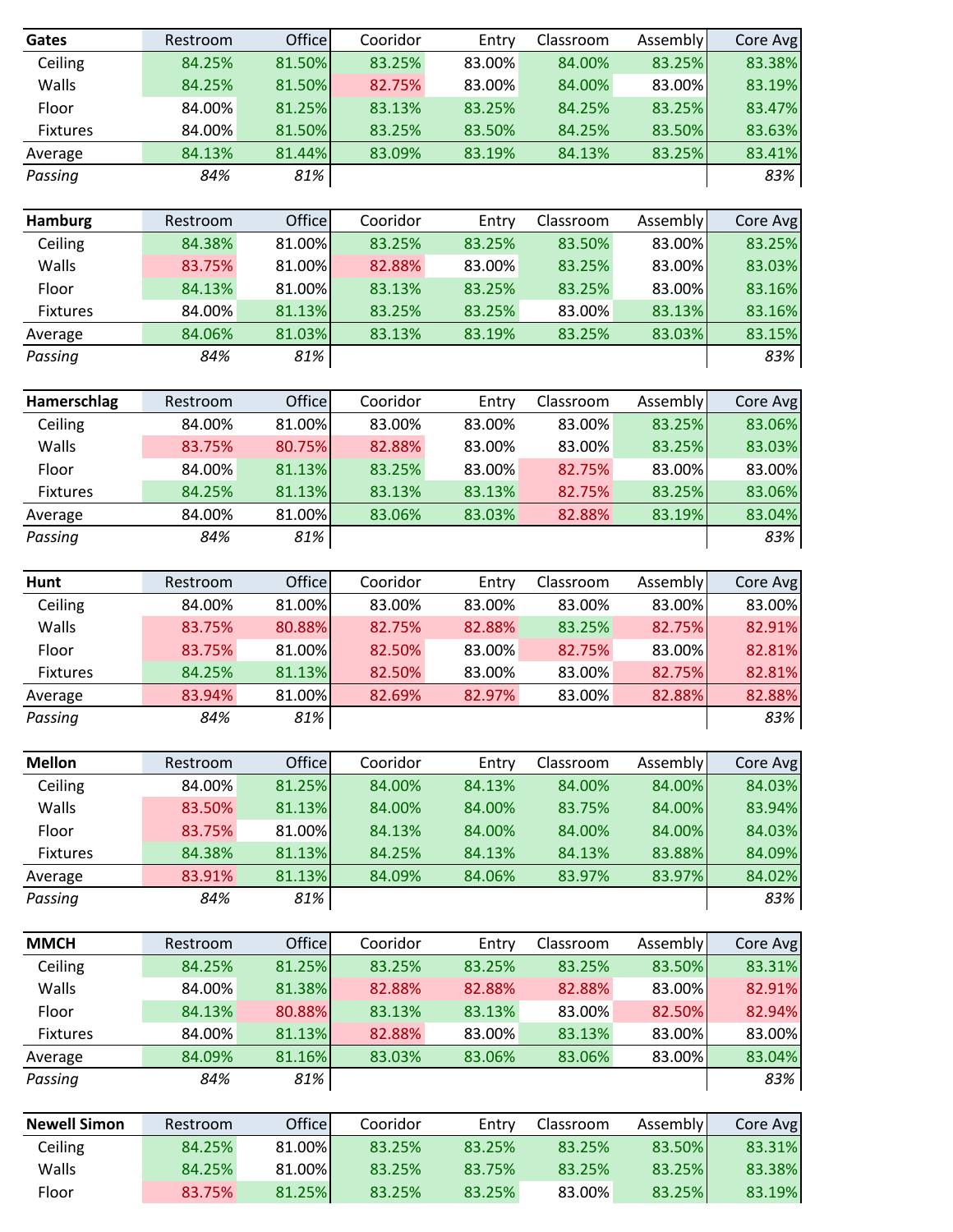| Fixtures           | 84.00%   | 81.00% | 83.25%   | 83.50% | 83.00%    | 83.00%          | 83.19%   |
|--------------------|----------|--------|----------|--------|-----------|-----------------|----------|
| Average            | 84.06%   | 81.06% | 83.25%   | 83.44% | 83.13%    | 83.25%          | 83.27%   |
| Passing            | 84%      | 81%    |          |        |           |                 | 83%      |
| <b>Purnell</b>     | Restroom | Office | Cooridor | Entry  | Classroom | Assembly        | Core Avg |
| Ceiling            | 84.00%   | 81.25% | 83.00%   | 83.00% | 83.25%    | 83.25%          | 83.13%   |
| Walls              | 84.00%   | 80.75% | 83.25%   | 83.25% | 83.00%    | 83.25%          | 83.19%   |
| Floor              | 84.25%   | 81.00% | 82.75%   | 83.25% | 82.75%    | 83.00%          | 82.94%   |
| Fixtures           | 83.75%   | 81.25% | 83.13%   | 83.00% | 83.00%    | 83.13%          | 83.06%   |
| Average            | 84.00%   | 81.06% | 83.03%   | 83.13% | 83.00%    | 83.16%          | 83.08%   |
| Passing            | 84%      | 81%    |          |        |           |                 | 83%      |
| <b>PTC</b>         | Restroom | Office | Cooridor | Entry  | Classroom | Assembly        | Core Avg |
| Ceiling            | 84.25%   | 81.50% | 83.25%   | 83.25% | 83.25%    | 83.50%          | 83.31%   |
| Walls              | 84.00%   | 81.25% | 83.00%   | 83.25% | 83.00%    | 83.25%          | 83.13%   |
| Floor              | 84.25%   | 81.00% | 83.25%   | 83.00% | 83.25%    | 83.00%          | 83.13%   |
| Fixtures           | 84.25%   | 80.75% | 84.00%   | 83.00% | 83.00%    | 83.00%          | 83.25%   |
|                    | 84.19%   | 81.13% | 83.38%   | 83.13% | 83.13%    | 83.19%          | 83.20%   |
| Average<br>Passing | 84%      | 81%    |          |        |           |                 | 83%      |
|                    |          |        |          |        |           |                 |          |
| <b>Roberts</b>     | Restroom | Office | Cooridor | Entry  | Classroom | Assembly        | Core Avg |
| Ceiling            | 84.25%   | 81.25% | 84.50%   | 83.25% | 83.25%    | 83.00%          | 83.50%   |
| Walls              | 84.25%   | 81.00% | 83.50%   | 83.25% | 83.00%    | 83.00%          | 83.19%   |
| Floor              | 84.25%   | 81.25% | 84.25%   | 83.00% | 83.00%    | 83.13%          | 83.34%   |
| <b>Fixtures</b>    | 84.50%   | 81.00% | 84.25%   | 81.25% | 83.00%    | 83.00%          | 82.88%   |
| Average            | 84.31%   | 81.13% | 84.13%   | 82.69% | 83.06%    | 83.03%          | 83.23%   |
| Passing            | 84%      | 81%    |          |        |           |                 | 83%      |
| <b>Scaife</b>      | Restroom | Office | Cooridor | Entry  | Classroom | <b>Assembly</b> | Core Avg |
| Ceiling            | 84.25%   | 81.25% | 83.00%   | 83.25% | 83.25%    | 83.25%          | 83.19%   |
| Walls              | 84.25%   | 81.00% | 83.25%   | 83.25% | 83.00%    | 83.00%          | 83.13%   |
| Floor              | 84.00%   | 81.13% | 83.25%   | 82.88% | 83.00%    | 83.00%          | 83.03%   |
| Fixtures           | 83.88%   | 81.00% | 83.00%   | 83.00% | 83.13%    | 83.25%          | 83.09%   |
| Average            | 84.09%   | 81.09% | 83.13%   | 83.09% | 83.09%    | 83.13%          | 83.11%   |
| Passing            | 84%      | 81%    |          |        |           |                 | 83%      |
|                    |          |        |          |        |           |                 |          |
| <b>SEI</b>         | Restroom | Office | Cooridor | Entry  | Classroom | Assembly        | Core Avg |
| Ceiling            | 84.00%   | 81.25% | 83.00%   | 83.25% | 83.25%    | 83.25%          | 83.19%   |
| Walls              | 83.88%   | 81.00% | 83.00%   | 83.25% | 83.25%    | 83.25%          | 83.19%   |
| Floor              | 84.25%   | 81.00% | 83.25%   | 83.00% | 83.50%    | 83.25%          | 83.25%   |
| <b>Fixtures</b>    | 84.00%   | 81.25% | 83.25%   | 83.25% | 83.50%    | 83.00%          | 83.25%   |
| Average            | 84.03%   | 81.13% | 83.13%   | 83.19% | 83.38%    | 83.19%          | 83.22%   |
| Passing            | 84%      | 81%    |          |        |           |                 | 83%      |
| Smith              | Restroom | Office | Cooridor | Entry  | Classroom | Assembly        | Core Avg |
| Ceiling            | 84.00%   | 81.00% | 83.00%   | 83.25% | 83.25%    | 83.25%          | 83.19%   |
| Walls              | 83.75%   | 81.00% | 83.00%   | 82.75% | 83.25%    | 83.00%          | 83.00%   |
| Floor              | 84.00%   | 81.00% | 83.25%   | 83.00% | 82.75%    | 83.00%          | 83.00%   |
| Fixtures           | 88.88%   | 81.25% | 83.00%   | 83.00% | 83.00%    | 83.00%          | 83.00%   |
| Average            | 85.16%   | 81.06% | 83.06%   | 83.00% | 83.06%    | 83.06%          | 83.05%   |
| Passing            | 84%      | 81%    |          |        |           |                 | 83%      |